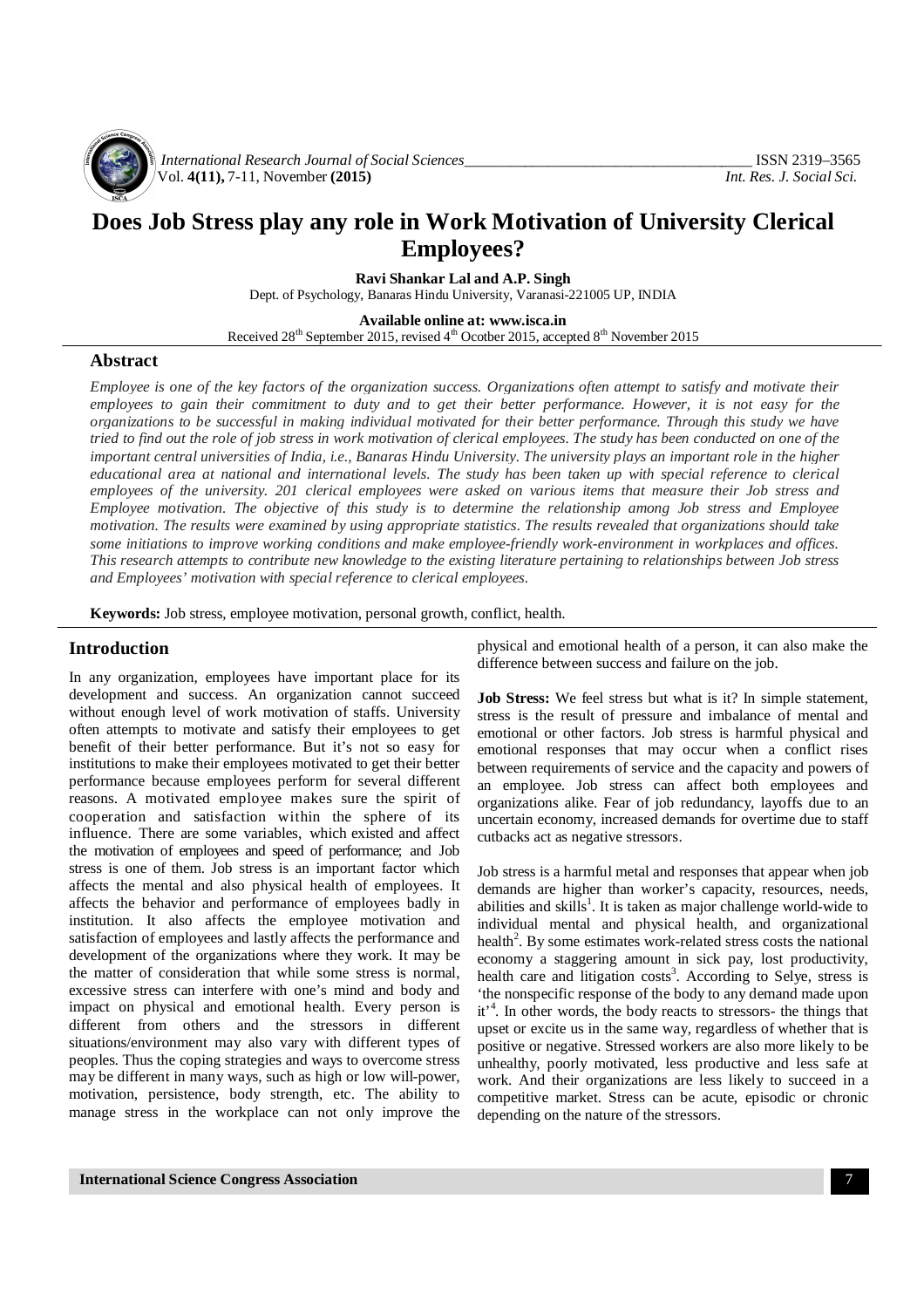| International Research Journal of Social Sciences | ISSN 2319-3565           |
|---------------------------------------------------|--------------------------|
| Vol. $4(11)$ , 7-11, November $(2015)$            | Int. Res. J. Social Sci. |

**Work Motivation:** Motivation is an important factor to institutional effectiveness and commitment. It is a significant variable to get high performance and satisfaction. Although big institutions having various faculties, departments and units have attempted for last many years to make an attention to the role of employee's motivation, but is a factor that is still ignored by academic institutions. Motivated employees are a necessary need of an organization to adjust with our hectic changing job demands day by day. Motivated employees serve organizations to run with the current world. Employees are more productive when they are motivated. Today, it is a demand of time that administrators have to understand what factors and procedures motivate their staffs to get their better and high performance for an aggressive development of their organizations so that they could remain stand with the rapid changing world.

Many researchers have attempted to define the concept of work motivation. Motivation may be defined as the psychological process that gives behavior purpose and direction<sup>5</sup>; a predisposition to behave in a purposive manner to achieve specific, unmet needs<sup>6</sup>; an internal drive to satisfy an unsatisfied need<sup>7</sup>; and the will to achieve<sup>8</sup>. Dublin defines motivation as a 'complex of forces starting and keeping a person at work in an organization'<sup>9</sup> . Dalton defines motivation as 'the way in which urges, desires, aspirations, striving or needs direct, control or explain the behaivour of human beings'<sup>10</sup>. Motivation promotes job satisfaction and increases productivity. Robins defines motivation as 'the willingness to exert high levels of efforts to reach organization goals, conditioned by the efforts ability to satisfy some individual needs'<sup>11</sup>. Management can do its job effectively only through motivating people to work for the accomplishment of organizational objectives.

**Review of Literature:** Several studies on the relationship between job stress and employee motivation have concluded that these variables are inversely related. This means a higher level of job stress will cause a lower level of motivation. Herzberg noticed that motivation is often a little known subject for managers. Many managers think they can motivate their employees by offering raises or other benefits $12$ . The study of Herzberg has shown that these kinds of offerings only have a short term positive effect, because employees do not get internally motivated from  $it^{12}$ . An assumption based on this finding could be that employees who work in an environment with a low level of internal motivation, experience a higher level of stress. Due to the fact that they get pushed to perform a job for which they are not internally motivated. This indicates a difference between the actual and preferred level of influence on the job. Such a low level of decision latitude is defined by Karasek as one of the factors resulting in job stress<sup>13</sup>. The results of the study of Abdel Halim show that the way, employees cope with stress, depends on the enrichment level of the jobs they have. Individuals on high-enriched jobs are able to direct stress into performance. Stress causes them to become more involved in planning and understanding the work itself, their personal role in it and the role of others. On the other hand,

individuals on low-enriched jobs have fewer options to direct stress in a positive way<sup>14</sup>. Wallgren and Hanse found that motivators were negatively related to the level of perceived stress<sup>15</sup>. The work of Wallgren and Hanse shows that although increasing motivators on the job (job enrichment) has a positive effect on the motivation of workers, it can also affect the level of perceived stress<sup>15</sup>.

Keeping in view the effects of job stress and importance of employee motivation for organizational growth and also growth of employees, this study is an attempt to explore job stress and employee motivation interface. The study has been conducted on one of the important central universities, namely, Banaras Hindu University well-established in Varanasi city of India. The study has been taken up with special reference to clerical employees of Banaras Hindu University. The university plays an important role in the higher educational area in India at national and international level. A specific focused study with the administrators and employees of the university would help to frame the future strategies for betterment of the university and its employees.

**Objective:** To examine the role of Job Stress in Employee Motivation of clerical employees of Banaras Hindu University.

**Hypotheses:** Keeping in view of the literature and earlier studies concerning the role of Job Stress in Employee Motivation, the present study has been focused to examine the relationships between employee's motivation and job stress. The following hypotheses were proposed: i. Job Stress would have negative relationship with Employee motivation. ii. The job stress dimensions, namely- Poor Peer relations, Intrinsic impoverishment and Low status would have positive relationship with employee motivation. iii. The job stress dimensions, namely- Unprofitability, Role overload and Political pressures would have negative relationship with employee motivation.

### **Methodology**

**Sample:** All the clerical employees of the Banaras Hindu University were determined as population for the study. The University administration was requested to provide a comprehensive list of the total number of permanent clerical employees working in its different departments and offices. A consolidated list of 530 clerical employees was received from the University, in which 458 clerical employees were individually approached for purpose of the research work. Out of total 530 clerical employees, only 235 employees could return their feedback on the given questionnaires, out of which only 201 data were found duly filled up in all respects and includable for statistical analysis to find results of this study.

**Measures: Occupational Stress Index (OSI):** The 'Occupational Stress Index' developed by Srivastava and Singh was used for measurement of Workplace stress of employees.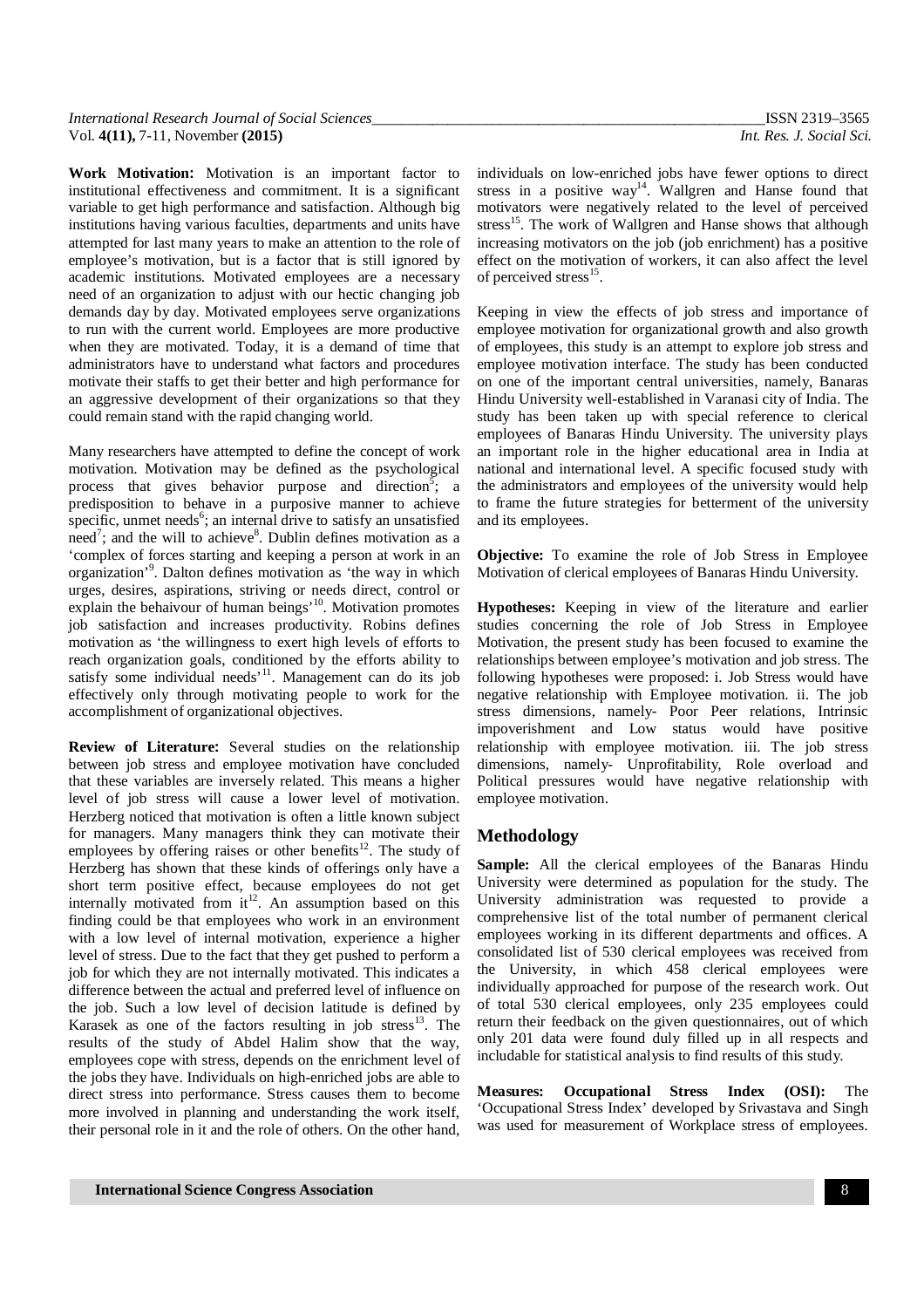| International Research Journal of Social Sciences | ISSN 2319-3565           |
|---------------------------------------------------|--------------------------|
| Vol. $4(11)$ , 7-11, November $(2015)$            | Int. Res. J. Social Sci. |

This index consists of 46 items, each to be rated on the fivepoint scale. It has 12 dimensions. The Occupat**i**onal Stress Index (OSI) is questionnaire-based, and does not require on-the-job analysis. The reliability index as ascertained by split-half (oddeven) method and Cronbach's alpha-coefficient for the scale as a whole were found to be 0.935 and .90, respectively. The validity of this index is -.51 (N=500).

**Employee Motivation Schedule:** The 'Employee Motivation Schedule' developed by Srivastava was used for assessment of motivational level of employees. This index consists of 70 items (10 for each area) and 7 dimensions of work motivation. This is a four-point scale. The reliability coefficients for this index as ascertained by split-half method were found between .72 to .82 and by test-retest method it was found between .79 to .86. The validity of this index for job involvement is 78 - .83 (N=101) and for Role Stress is -.31 to -.65.

### **Results and Discussion**

**Results:** To test the hypotheses formulated for the present study, in the first step of the statistical analysis, Correlation Coefficient was computed to determine the relationship between the predictors and criterion variable.

The results of correlation coefficients indicate that Role Ambiguity and Role Conflict were found to be significantly negatively correlated with Self Control. Responsibility was found to be significantly positively correlated with Personal Growth, whereas Under-Participation and Powerlessness were found to be significantly negatively correlated with Personal Growth. Poor Peer Relations was found to be significantly and positively correlated with Monetary Gain, Non-Financial Gain and with Social Affiliation. Intrinsic impoverishment was found to be significantly and negatively correlated with Personal Growth but positively correlated with Monetary Gain, Non-Financial Gain and with Social Affiliation. Low Status was also found to be significantly positively correlated with Monetary Gain and Non-Financial Gain. Strenuous working conditions was found to be significantly and negatively correlated with Personal Growth, Achievement and with Self Control. Role overload, Political pressures and Unprofitability were found non-significantly correlated with Employee motivation overall.

To find out the casual links between Job Stress as predictor and Employee's Motivation as criterion variable, multiple regression analysis was performed. The results of the multiple regression analysis (step-wise) have been shown in the table-2.

| <b>Predictor</b>                | Correlation Coemetents between Job Stress and Employee Mouvation (15 –201)<br><b>Employee Motivation</b> |            |                                                          |           |                              |                                     |                                     |  |
|---------------------------------|----------------------------------------------------------------------------------------------------------|------------|----------------------------------------------------------|-----------|------------------------------|-------------------------------------|-------------------------------------|--|
| (Job Stress)                    | Achieve-<br><b>Personal</b><br>Growth<br>ment                                                            |            | <b>Self</b><br><b>Monetary</b><br>Gain<br><b>Control</b> |           | <b>Non-Financial</b><br>Gain | <b>Social</b><br><b>Affiliation</b> | <b>Self</b><br><b>Actualization</b> |  |
| Role Overload                   | $-.005$                                                                                                  | .087       | .024                                                     | .031      | .134                         | .073                                | .000                                |  |
| Role Ambiguity                  | $-.072$                                                                                                  | $-.114$    | $-.186$ <sup>**</sup>                                    | .113      | .081                         | .102                                | $-.063$                             |  |
| Role Conflict                   | $-.129$                                                                                                  | $-.134$    | $-.185***$                                               | $-.015$   | $-.069$                      | .033                                | $-.078$                             |  |
| <b>Political Pressures</b>      | .030                                                                                                     | .018       | $-.099$                                                  | .057      | .009                         | .069                                | $-.063$                             |  |
| Responsibility                  | $.193**$                                                                                                 | .003       | .056                                                     | .031      | .056                         | .073                                | .027                                |  |
| <b>Under-Participation</b>      | $-.214$ **                                                                                               | $-.044$    | $-.012$                                                  | $-.071$   | $-.077$                      | $-.012$                             | $-.034$                             |  |
| Powerlessness                   | $-.285***$                                                                                               | $-.057$    | $-.026$                                                  | .048      | .036                         | .030                                | .006                                |  |
| Poor Peer Relations             | $-.057$                                                                                                  | .090       | .131                                                     | $.226***$ | $.237***$                    | $.207**$                            | .127                                |  |
| Intrinsic<br>impoverishment     | $-.196$ **                                                                                               | $-.047$    | $-.109$                                                  | $.197***$ | $.160*$                      | $.158*$                             | .037                                |  |
| <b>Low Status</b>               | $-.097$                                                                                                  | $-.016$    | $-.040$                                                  | $.260**$  | $.144*$                      | .081                                | .048                                |  |
| Strenuous working<br>conditions | $-.139*$                                                                                                 | $-.201$ ** | $-.244$ **                                               | .100      | .000                         | $-.019$                             | $-.175$ <sup>*</sup>                |  |
| Unprofitability                 | $-.004$                                                                                                  | $-.081$    | .034                                                     | $-.036$   | $-.019$                      | .022                                | $-.088$                             |  |

**Table-1 Correlation Coefficients between Job Stress and Employee Motivation (N =201)**

 $*p<.05$ ,  $*p<.01$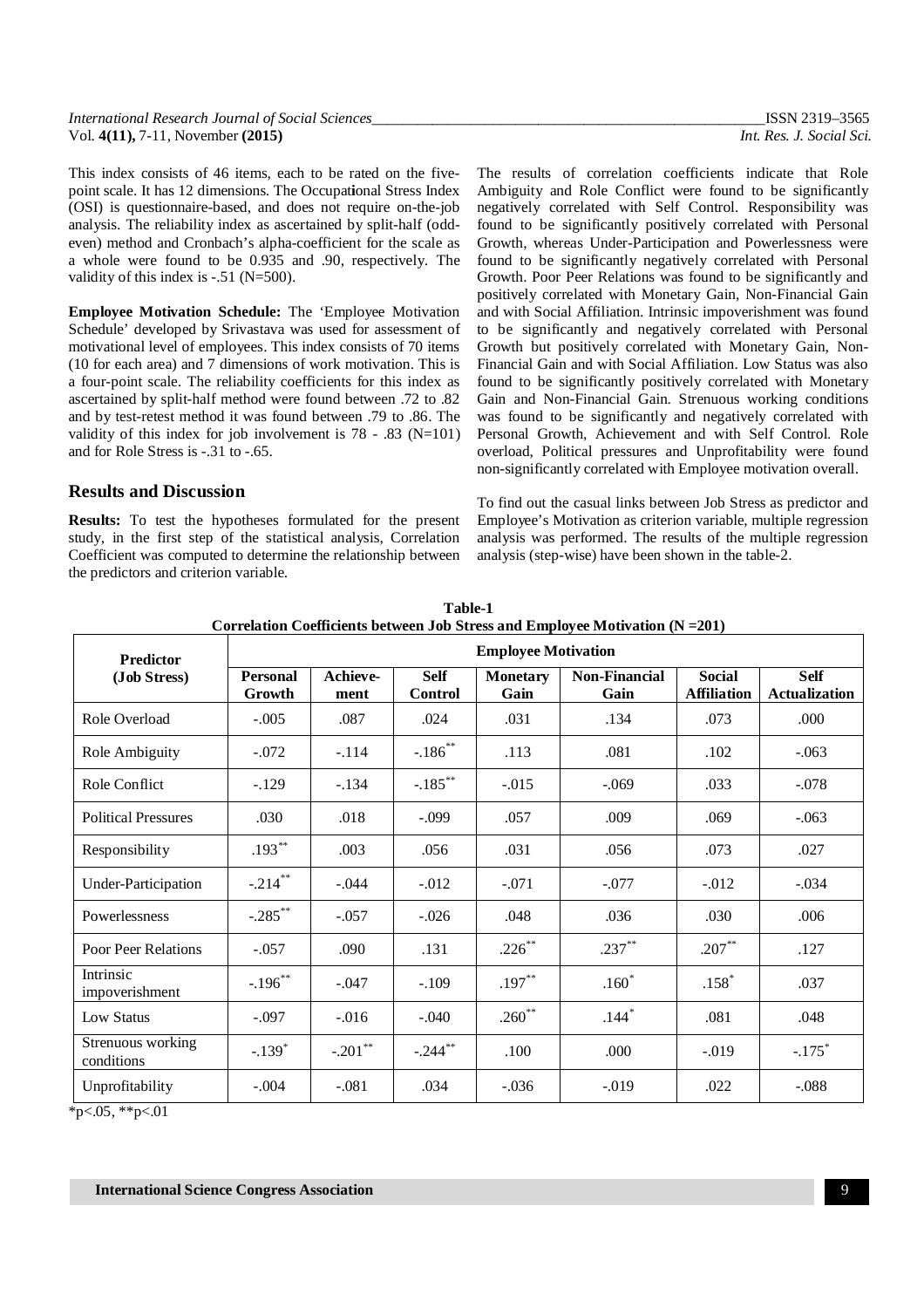| Table-2                                                                                                                  |
|--------------------------------------------------------------------------------------------------------------------------|
| Summary of the Multiple Regression Analysis (Step-wise) for Job Stress as predictor and Employee Motivation (overall) as |
| criterion variable                                                                                                       |

| <b>Model</b> | <b>Predictor variables</b>   | n   |      | Adj. $\mathbf{R}^2$ | $\mathbf{R}^2$ Change |         |        |      |  |
|--------------|------------------------------|-----|------|---------------------|-----------------------|---------|--------|------|--|
|              | Poor Peer Relations          | 204 | .042 | .037                | .042                  | 204     | 8.636  | 004  |  |
| ٠.           | Under-Participation          | 306 | .094 | .084                | .052                  | $-.270$ | 10.223 | .001 |  |
| . ب          | Strenuous working conditions | 369 | 136  | .123                | .043                  | $-.216$ | 10.370 | 002  |  |

1. Predictors: (Constant), Poor Peer Relations. 2. Predictors: (Constant), Poor Peer Relations, Under-Participation. 3. Predictors: (Constant), Poor Peer Relations, Under-Participation, Strenuous working conditions

The results of stepwise multiple regression analysis show that Poor Peer Relations (Job Stress) was significantly positively associated with Employee Motivation (overall) ( $\beta$  = .204, p<.01), whereas Under-Participation (Job Stress) was significantly negatively associated with Employee Motivation (overall) ( $\beta$  = -.270, p<.01), and Strenuous working conditions (Job Stress) was also significantly and negatively associated with Employee Motivation (overall) ( $\beta$  = -.216, p<.01). The above results also indicate that Poor Peer Relations explains 4.2% of total variance in Employee Motivation (overall), whereas Under-Participation explains 5.2% of total variance in Employee Motivation (overall) and Strenuous Working Conditions explains 4.3% of total variance in Employee Motivation (overall).

**Discussion:** When employees perceive an imbalance between demands and environmental or personal resources, this can cause a number of possible reactions. These may include physiological responses (e.g. increase in heart rate, blood pressure, hyperventilation), emotional responses (e.g. feeling nervous or irritated), cognitive responses (e.g. reduced attention and perception, forgetfulness), and behavioral reactions (e.g. aggressive, impulsive behavior, making mistakes). When people are in a state of stress, they often feel concerned, less vigilant and less efficient in performing tasks. Why does an organization need motivated employees? The answer is survival<sup>16</sup>. Motivated employees are needed in our rapidly changing workplaces. Motivated employees help organizations survive. Motivated employees are more productive. To be effective, managers need to understand what motivates employees within the context of the roles they perform. Of all the functions a manager performs, motivating employees is arguably the most complex. This is due, in part, to the fact that what motivates employees changes  $\arctan\left(\frac{1}{2}\right)^{17}$ . For example, research suggests that as employees' income increases, money becomes less of a motivator<sup>18</sup>. Also, as employees get older, interesting work becomes more of a motivator.

In the present study, the nine out of twelve dimensions of Job Stress were found significant predictors for work motivation. Role Ambiguity and Role Conflict were found to be significantly negatively correlated with Self Control (Motivation) which shows that clerical employees with the high Role Ambiguity and Role Conflict natures are more likely to be

unmotivated with their job. Responsibility was found to be significantly positively correlated with Personal Growth which indicates that if clerical employees are given responsibilities, their personal growth would be raised in positive direction. It may be possible because such type of persons want to take up more responsibilities in general and feel themselves accountable for their work, whereas Under-Participation and Powerlessness were found to be significantly negatively correlated with Personal Growth which show that if clerical employees are working with less powers and under-participation, their personal growth will be interrupted and due to these they feel unmotivated for their work. Under-Participation explains 5.2% of total variance in Employee Motivation. Poor Peer Relations was found to be significantly positively correlated with Monetary Gain, Non-Financial Gain and Social Affiliation and explains 4.2% of total variance in Employee Motivation which indicate that if there are harmony, mutual understanding and clear-cut distribution of works among the employees, they would feel motivated for their job. Intrinsic impoverishment was found significantly and positively correlated with Monetary Gain, Non-Financial Gain and Social Affiliation which indicates that if employees are given opportunities to utilize their full capacity to give their suggestions, participate in problem solving and decision taking, they would be more motivated to perform their job with an interesting manner. Low Status was also found to be significantly positively correlated with Monetary Gain and Non-Financial Gain which shows that is manager care of employee's self-esteem, employees is given enough space, officers give proper importance to their skills and performance and employee's job is viewed as respectful in society, they must feel more motivated to perform their job in better way. But Strenuous Working Conditions was found significantly and negatively correlated with Personal Growth, Achievement and Self Control and explains 4.2% of total variance in Employee Motivation, which is an indication to organizations and their managers and officers to improve working conditions and make employee-friendly work-environment in their offices. Therefore, the first hypothesis of the study was found to be accepted that Job Stress have negative relationship with employee's motivation. Poor Peer relations, Intrinsic impoverishment and Low status were found significantly positively correlated and associated with motivational dimensions, namely, Monetary Gain, Social affiliation and Non-Financial Gain. Thus the 2<sup>nd</sup> hypothesis of the study was found to be partially accepted.